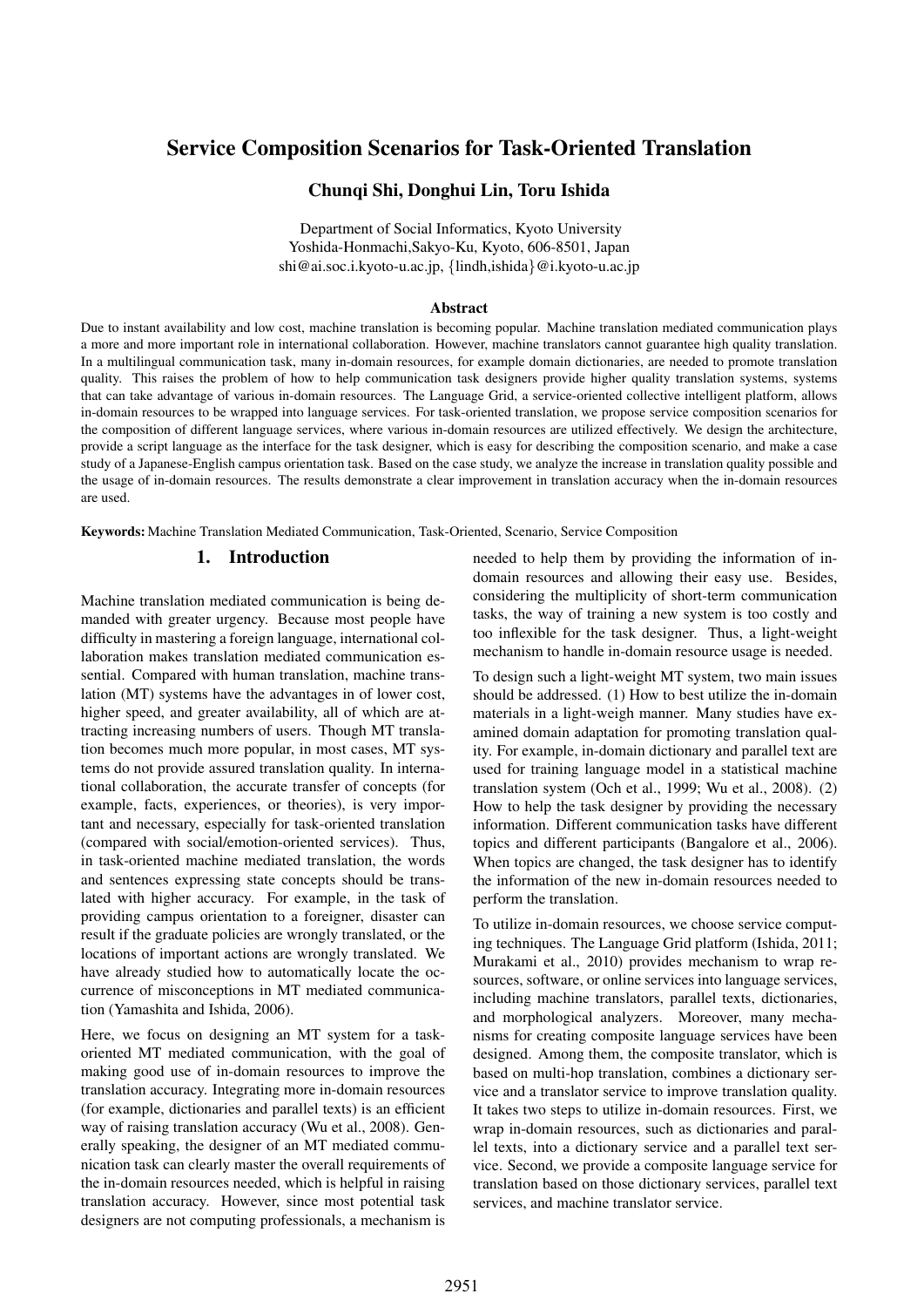For the latter, we use a clear scenario-based mechanism to analyze the requirements of the topics present in a communication task, and the mapping of language services. Moreover, we design a simple declarative script language as the interface that allows the task designer to describe this scenario. Based on the described scenario, a composite service is generated for task-oriented translation.

# 2. Motivation

The emergence of Web techniques has changed both the way of human communication and the usage of machine translation. With regard to the former, machine mediated communication becomes so popular that people have begun to live through the Internet, learn through the Internet, and work through the Internet. Moreover, international collaboration has becomes much more common. The chance of multilingual people communicating with each to finish a task has been greatly increased. It means that machine translation mediated communication will be very helpful, if the translation quality is adequate. Different from social/emotion-oriented communication, taskoriented communication is more domain specific, which means that the domain involved can predicted before communication. Thus, better translation quality can be achieved for task-oriented MT communication by preparing the appropriate in-domain resources. For the latter, the translation services have emerged as an easy way to access translations, like Google Translate <sup>1</sup>. People, who have created their in-domain resources are beginning to share them through the Internet. For example, a large number of services are shared through Language Grid. Moreover, research on MT service selection and aggregation is providing new ways to enhance translation quality (Ishida, 2011)

In task-oriented MT mediated communication, the participants of communication, such as the task designer and the communication subjects, can be active in promoting translation quality if proper in-domain resources are available. The task designer can prepare the necessary in-domain resource, like dictionaries, for reuse. Communication subjects can choose different expressions to better transfer their ideas, which is different from document translation. However, such participation in quality promotion has been ignored. To facilitate such participation, a light-weight solution is necessary for in-domain resources utilization.

Take the example of a Japanese-English orientation task on the Internet. The task designer planned two topics: legal procedures and student life. If only Google was used for translation, the translation quality of student life information would be poor because of the in-domain information like the address location. The translation quality can be promoted by using a dictionary holding suitable address information. Of course, it happens that the communication subjects manually post-edit the translation result according to the dictionary results. However, manual usage of these in-domain resources will reduce the communication efficiency, and raise the problem of inconsistent translation of ignored words.

Thus, our scenario design aims to enable the task-oriented communication designer to participate in raising the quality, by creating different composite language services with suitable in-domain resources.

#### 3. Scenario as Requirement

A scenario of MT mediated communication is a description of the topics that are likely to be raised in the designed task (see Figure 1). The content of task-oriented communication can be partitioned into topics (Bangalore et al., 2006). To succeed in task-oriented translation, high quality translations in each topic are necessary. Meanwhile, there are subjects (sender and receiver) of the communication task. And there are requirements of translation properties from the subjects. Thus the task designer should write scenarios for improving task-oriented translation.

For example, in the Japanese-English orientation task, the scenario aims at supporting translations for the Japanese student to introduce school information to the English student. The task has two topics: legal procedures and student life. With regard to legal procedure translations, existing high quality parallel texts can be used. Next we consider how to make scenario descriptions.



Figure 1: The role of a scenario in a task-oriented machine translation mediated communication

Here, a scenario describes the translation of each particular topic (see Figure 2). First, the sequence of topics obviously affects the scenario description. There are generally two types of sequences: fixed and dynamic. The medical reception for foreigners is a typical fixed sequence. With regard to dynamic sequences, remote fault diagnosis has no fixed topics, because different faults are encountered. It is easy to detect fixed sequence topics by using techniques such as tracking and boundary segmentation. To detect dynamic ones requires classification or searching according to feature data, such as comparable texts or keywords (Shen et al., 2006).

Second, with detected topics, the goal is to map the proper MT services for each topic. Based on existing research on the selection and aggregation of language services, it is possible to utilize several functionally-equivalent translation services for selection, or describe property require-

<sup>1</sup> http://translate.google.com/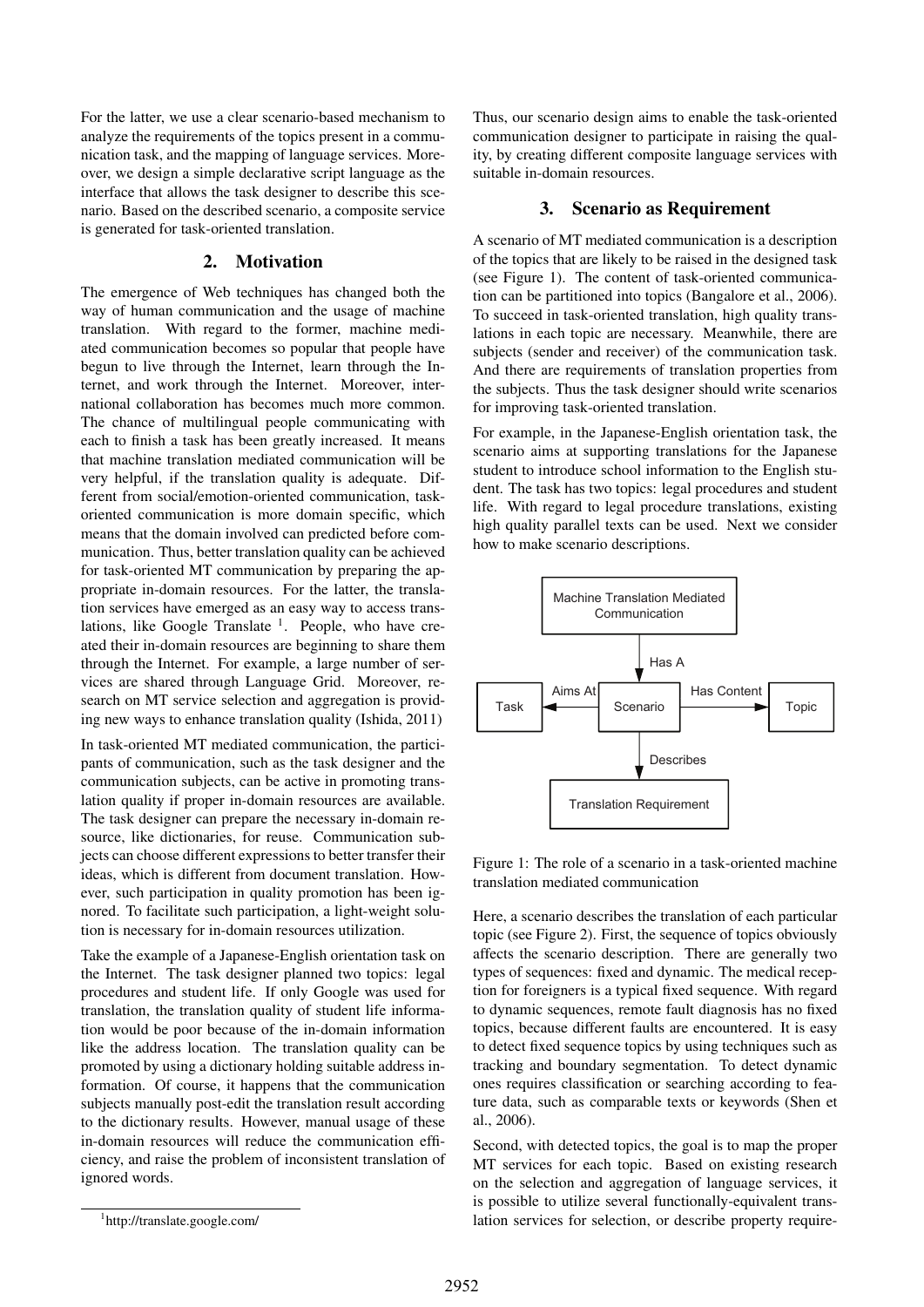

Figure 3: Architecture of scenario based service composition for task-oriented machine translation (MT)



Figure 2: Scenario description aims to appoint proper machine translation (MT) services for each target topic

ments like time, cost for composition, or even consider human translation for the highest translation quality (Lin et al., 2010).

For example, in the campus orientation task, there are two fixed sequence topics: registering procedure  $(t_{x1})$  and graduation policy  $(t_{x2})$  (see Figure 2). For the first topic, Google Translate can be used (as  $S_{y11}$ ). Higher quality parallel text can also be used (as  $S_{v12}$ ). For simplicity, we can track certain keyword "graduate" to detect the second topic. For the second topic, Google can still used for translation (as  $S_{y21}$ ). A school location dictionary (as  $S_{y22}$ ) can be added. Then we need to composite and select the translation services for each sentence in each topic ( $S_{v12}$  and  $S_{v12}$ ) for  $t_{x1}$ ,  $S_{y21}$  and  $S_{y22}$  for  $t_{x2}$ ).

From the reuse angle, different communication tasks can share their topics and thus available services. A topic that has already been configured and categorized, can be reused by the task designer. Moreover, the mapping MT services can be reused, if they have been suggested by a previous task designer. Thus, the potential topics and potential MT services can be maintained and reused. For example, given configured topics  $\{t_1, t_2, \ldots, t_m\}$  and language services  $\{s_1, s_2, \ldots, s_n\}$ , the duty of a task designer will be to choose the proper topics  $\{t_{x1}, t_{x2}, t_{x3}, t_{x4}\}$  and proper MT services  $\{s_{y11}, s_{y12}, \ldots\}$  2).

The role of a scenario was explained above. In the following, we show how to realize scenario-based service composition, and for communication task designers, how to write scenarios in detail.

#### 4. Task-Oriented Translation

This section describes how to realize proper MT service composition based on the scenario description.

#### 4.1. Architecture

Our architecture for creating a composing MT service given a topic source is shown in Figure 3. We start with the four actors in this MT system: sender, receiver, task designer, and communication designer.

• Sender and receiver: As the subject in the communication task, the sender has several planned topics for the task, but he/she has freedom to elaborate the topic content, which will be translated and sent to the receiver. Such communication is different from question and answer sessions in that the receiver will interact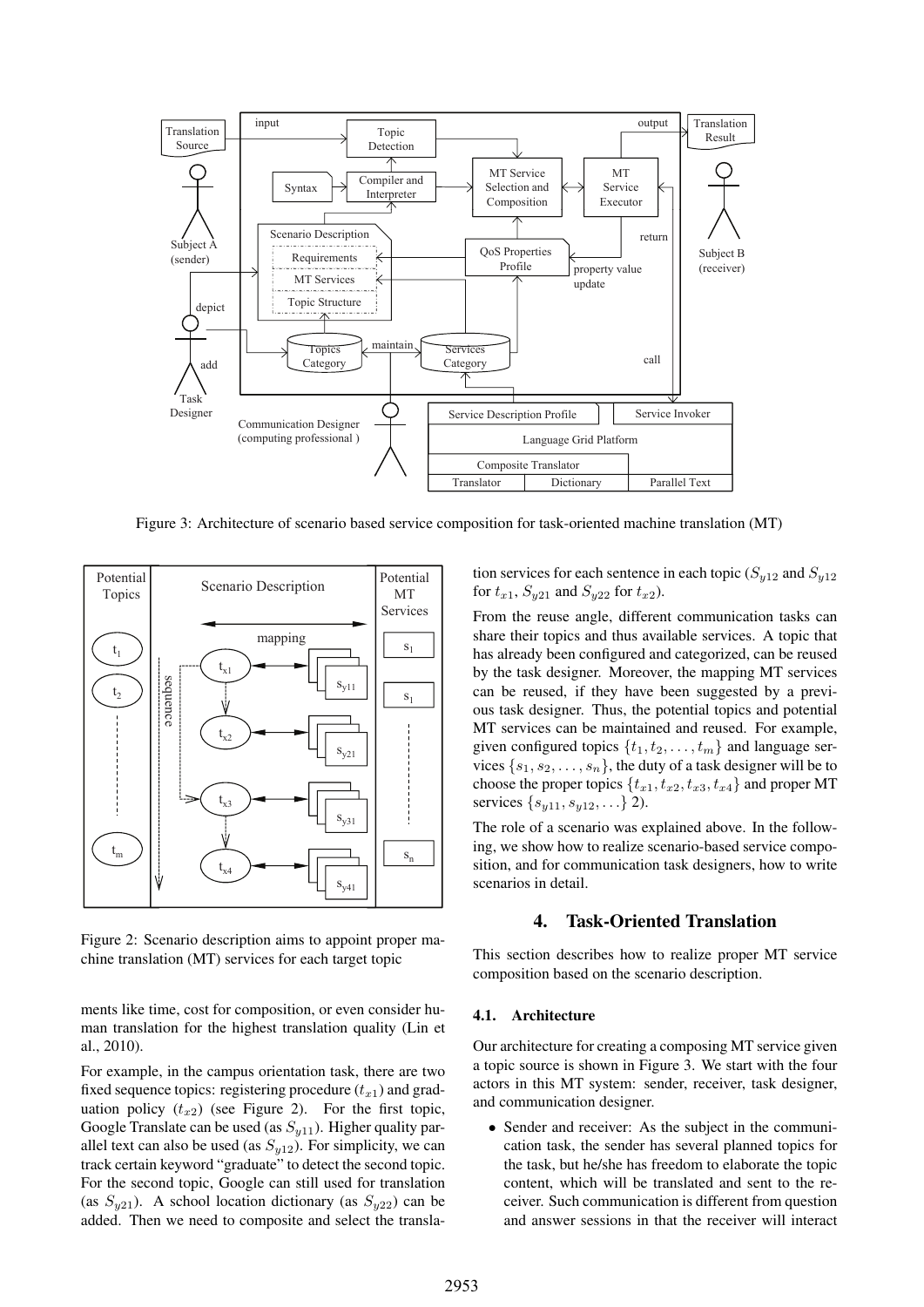based on his own understanding and provide feedback to the sender. Given the receivers feedback, which indicates the status of understanding, the sender can explain further as needed. But they face the problem of poor translation, which breaks the communication circle. If the translation quality can be promoted, they will communicate more fluently.

- Task designer: He/she has a clear image of topics associated with this task, the requirement of the subjects, and information of in-domain resources. The designer has the duty of configuring in-domain resources for raising translation quality, which is essential for efficient communication. This designer depicts the scenario of this task, including the topic structure, mapped MT services, and requirements (more details are explained in Section 4.2.). Note that the task designer is not likely to be a computing professional, so a simple interface is preferred.
- Communication designer: He/she represents a computing professional person, who can implement and configure the system, especially the management of categories of potential topics and MT services. Mostly, this person is not often involved with the details of concrete communication tasks.

The inner architecture includes four main components: topic detection, compiler and interpreter, MT service selection and composition, and MT service executor (see Figure 3). The functions of four components are depicted as follows.

- 1) Topic Detection: It locates topics in the source messages from the sender. The categories of topics are the output of the Compiler and Interpreter component. The content of detected topic will be translated by mapped MT services.
- 2) Compiler and Interpreter: According to syntax, they compile the scenario description script provided by the task designer, and interpret the topics, MT services, and requirements.
- 3) MT Service Selection and Composition: They deduce the most appropriate composite solution for translating the detected topic content. For each detected topic, based on the requirements and the candidate MT services, one translation service will be selected.
- 4) MT Service Executor: It accesses the language grid platform and returns the translation results. The results are sent to the receiver.

We briefly introduce the implementation of the main components below.

- 1) Topic Detection: We implement this function by simply tracking appointed keywords for fixed topics, or classifying keywords for dynamic topics. For complex situations, existing research can be used (Allan, 2002).
- 2) Compiler and Interpreter: We use SWI-Prolog<sup>2</sup> for compiling and interpreting the declarative interface language, which is easy.
	- 2 http://www.swi-prolog.org/
- 3) MT Service Selection and Composition: After interpretation, the requirements on MT service are interpreted to yield quality of service (QoS) constraints. Then QoSbased MT service selection and composition can be applied (Yu et al., 2007).
- 4) MT Service Executor: A Language Grid client is used, and the selected service can executed upon the input of service name and parameters. The translation result is passed to the receiver. Thus, various services can be invoked from the Language Grid platform.

Two category databases (based on Postgre $SQL^3$ ) are illustrated functionally.

- Topics Category: It holds topic name (as keyword) and information for topic detection, such as description, keywords, and task relationship. It is maintained by the communication designer, and new topics can be submitted by the task designer.
- MT Services Category: It holds MT service name, URL, operation names, and parameters. It is maintained by the communication designer.

### 4.2. Scenario Description Language

For scenario description, we provide a declarative script language as interface, Scenario Description (SDL) Language. A Backus-Naur Form (BNF) definition is described (see Table 1). It contains three parts: topic structure, MT services, and requirements.

- Topic Structure: The topics of different grain levels and their sequence are depicted by a topic forest <*topic-forest*>. Fixed topic sequences can be well depicted by topic tree <*topic-tree*>. For the dynamic topic sequence, it is depicted as a set of fixed topics, which is a topic forest.
- MT Services: Several candidate services are mapped to a topic <*topic-name*>. A service variable <*service-variable*> represents these candidates <*candidates*>. Two relationships, the alternative selection and composition of dictionary and translator, are depicted by two marks, *'*|*'* and *'+'*, respectively, for example, foreign-life-para|google+citydict (see Figure 4).
- Requirements: A requirement variable <*requirementvariable*> is mapped to a topic <*topic-name*>. A requirement is depicted as a list of constraints <*constraint-list*> on properties.

For example, the task designer wants to plan the task of campus orientation communication. It includes two fixed sequenced topics, *legal procedure* and *student life* (see Figure 4). They are noted as two top-grained topics, each of which has low-grained sub-topics. Here, *office* and *warning* are the low-grained sub-topics of *legal procedure*. Each sub-topic is mapped variables of MT services, e.g. *office* is mapped with *Serv1*. For the task, on the root topic *campus orientation*, a requirement variable is mapped *QosCo*. Finally, the variables, *Serv[1-5]* and *QosCo*, are concreted

<sup>3</sup> http://www.postgresql.org/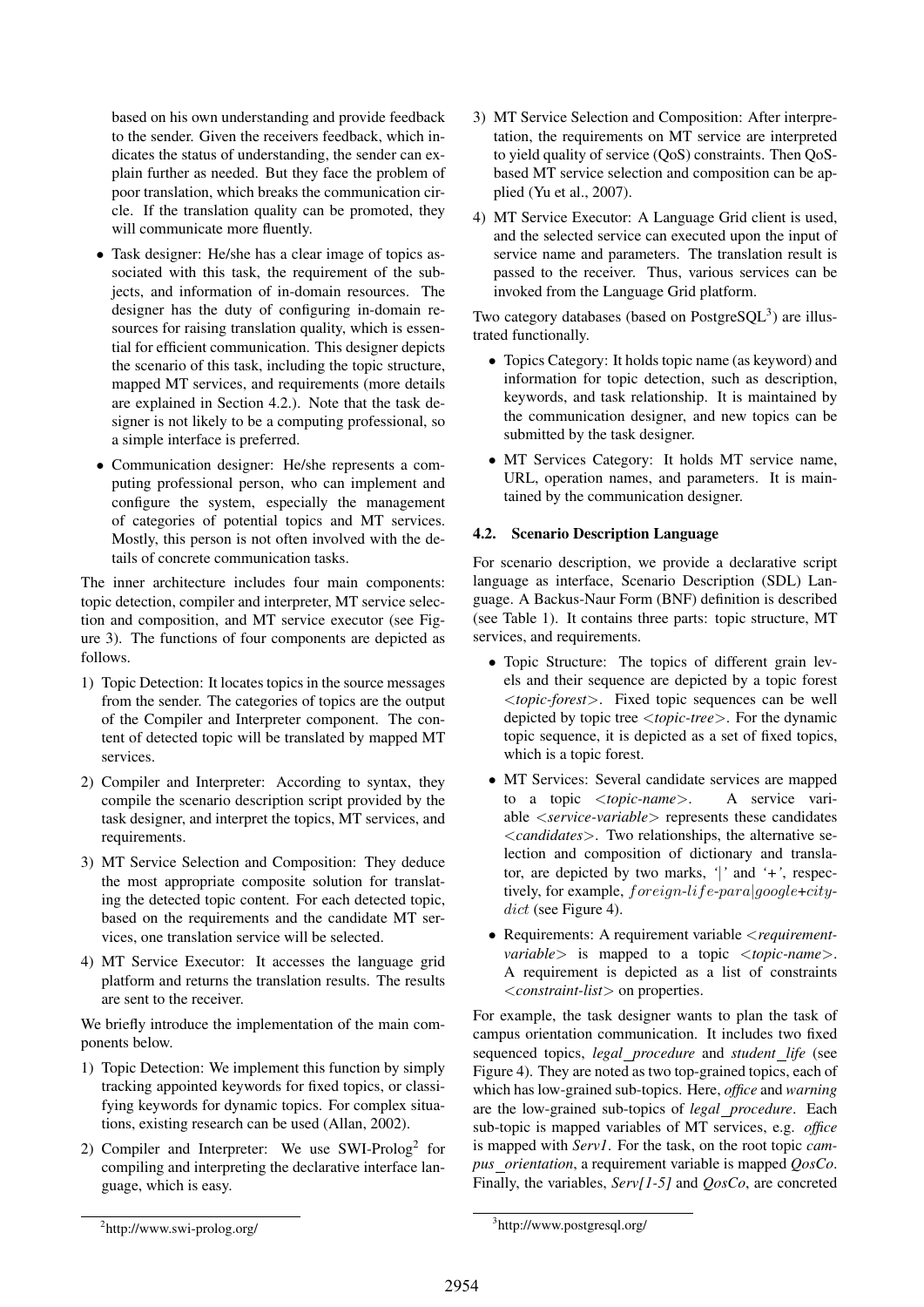| Name         | Syntax                                                                                                                                                                                                                                                                                                                                                                                                                                                                                                                                                                                                 | Description                           |  |
|--------------|--------------------------------------------------------------------------------------------------------------------------------------------------------------------------------------------------------------------------------------------------------------------------------------------------------------------------------------------------------------------------------------------------------------------------------------------------------------------------------------------------------------------------------------------------------------------------------------------------------|---------------------------------------|--|
| Program      | $<$ <i>program</i> $>$ ::=                                                                                                                                                                                                                                                                                                                                                                                                                                                                                                                                                                             | Program contains topic structure, MT  |  |
|              | $\langle topic\text{-}forest\rangle \langle services\rangle \langle requirements\rangle.$                                                                                                                                                                                                                                                                                                                                                                                                                                                                                                              | services and user requirements.       |  |
| Topic        | $ltopic-fonest$ : = $ltopic-tree$ $ltopic-fonest$ .                                                                                                                                                                                                                                                                                                                                                                                                                                                                                                                                                    | Parent-child link depicted by ':=';   |  |
| Structure    | $ltopic-tree\rangle ::= $                                                                                                                                                                                                                                                                                                                                                                                                                                                                                                                                                                              | Precedence depicted by sequence list; |  |
|              | $< topic \ge :=  ( \le service \cdot variable >, \le requirement \cdot variable >).$                                                                                                                                                                                                                                                                                                                                                                                                                                                                                                                   | Each topic combined with a service    |  |
|              | $lt{topic-list}$ : = $lt{topic}$ $lt{topic-list}$ , $lt{topic}$ .                                                                                                                                                                                                                                                                                                                                                                                                                                                                                                                                      | variable and a requirement variable.  |  |
| MT           | $\langle \textit{s} \rangle := \langle \textit{s} \rangle = \langle \textit{s} \rangle = \langle \textit{s} \rangle = \langle \textit{s} \rangle = \langle \textit{s} \rangle = \langle \textit{s} \rangle = \langle \textit{s} \rangle = \langle \textit{s} \rangle = \langle \textit{s} \rangle = \langle \textit{s} \rangle = \langle \textit{s} \rangle = \langle \textit{s} \rangle = \langle \textit{s} \rangle = \langle \textit{s} \rangle = \langle \textit{s} \rangle = \langle \textit{s} \rangle = \langle \textit{s} \rangle = \langle \textit{s} \rangle = \langle \textit{s} \rangle =$ | MT Service variable assigned with a   |  |
| Services     | $\langle \textit{service} \rangle ::= \langle \textit{service-variable} \rangle := \langle \textit{candidate} \rangle.$                                                                                                                                                                                                                                                                                                                                                                                                                                                                                | list of service candidates;           |  |
|              | $\langle candidates \rangle ::= \langle service\text{-}name \rangle   \langle candidate \rangle \rangle' \langle service\text{-}name \rangle.$                                                                                                                                                                                                                                                                                                                                                                                                                                                         | Alternatives connected with ' ';      |  |
|              | $\langle$ service-name $\rangle$ ::= $\langle$ atomic-name $\rangle$   $\langle$ service-name $\rangle$ '+' $\langle$ atomic-name $\rangle$ .                                                                                                                                                                                                                                                                                                                                                                                                                                                          | Composite service depicted by '+'.    |  |
| Requirements | $\langle$ requirements $\rangle$ ::= $\langle$ requirement $\rangle$   $\langle$ requirements $\rangle$ $\langle$ requirement $\rangle$ .                                                                                                                                                                                                                                                                                                                                                                                                                                                              | Requirement variable assigned with a  |  |
|              | $\langle \textit{regular} \rangle ::= \langle \textit{requirement-variable} \rangle ::= \langle \textit{constant-list} \rangle.$                                                                                                                                                                                                                                                                                                                                                                                                                                                                       | list of constraint:                   |  |
|              | $\langle constant\text{-}list\rangle ::= \langle constraint\rangle   \langle constraint\text{-}list\rangle, \langle constraint\rangle.$                                                                                                                                                                                                                                                                                                                                                                                                                                                                | Each constraint is a value limitation |  |
|              | $\langle constant \rangle ::= \langle property\text{-}name \rangle \langle operator \rangle \langle value \rangle.$                                                                                                                                                                                                                                                                                                                                                                                                                                                                                    | on certain property.                  |  |

Table 1: Scenario description language for general translation service developer

by the candidate services and constraints. (see Figure 4).



Figure 4: A script of scenario description for campus orientation task

("-para": parallel text; "-dict": dictionary; "+": composition of dictionary and translator; "|": alternative services;"\_": empty combination)

### 4.3. Service Composition Algorithm

The composition algorithm will choose the most appropriate service composition, when the topic structure, MT services, and requirements are provided. Here, considering the cost of time, we provide a simple translation service composition algorithm that focuses on providing adequate quality rather achieving the optimum quality. It selects candidate services for each topic, by checking whether the combination of candidate services fulfill the requirement constraints. It includes two parts. The former prepares the necessary data (see Algorithm 1). The latter uses the backtracking strategy to check the potential candidates (see Algorithm 2).

In preparing the necessary data (see Algorithm 1), we briefly describe the input of MT service composition. As mentioned previously, topics can be represented as topic forests. Because of the independence between topic trees in the topic forest, we only focus on the topic tree.

Topic Structure (*TopicStructure*):

- Leaf Topics (*LeafTopic*): It represents a unit of communication content, the lowest-grain topic. The task designer will appoint service candidates to it. Meanwhile, it is constrained by the requirements of its ancestor. For example, service candidate *Serv1* is mapped to leaf topic *office*, which is constrained by *QoSCo* (see Figure 4).
- Non-Leaf Topics (*NonLeafTopic*): It represents the structure of topics, which is the ancestor of a leaf topic. A designer might appoint requirements to it. For example, requirement *QosCo* is mapped to nonleaf *campus orientation* (see Figure 4).

MT Services (*MTServices*):

• Candidate Service (*Candidates*): They represent service choices mapped to one leaf topic. For example, the topic *office* is mapped to *foreign-life-para* parallel text service, *google + city-dict*, service, and *j-server + city-dict* service (see Figure 4).

Properties and Requirements(*Properties* and *Requirements*):

- Property Values (*PropertyValues*): They represent the QoS properties of one candidate service. The values of QoS properties are taken from the QoS properties profile, and are updated during execution (see Figure 3).
- Constrains (*Constraints*): They represent the overall constraints on the MT services mapped to topic. For example, *cost=0* means the *cost* property of services should be zero in translating the whole topic of *campus orientation* (see Figure 4).

To check service candidates(see Algorithm 2), we check the combination of service candidates of leaf topics by apply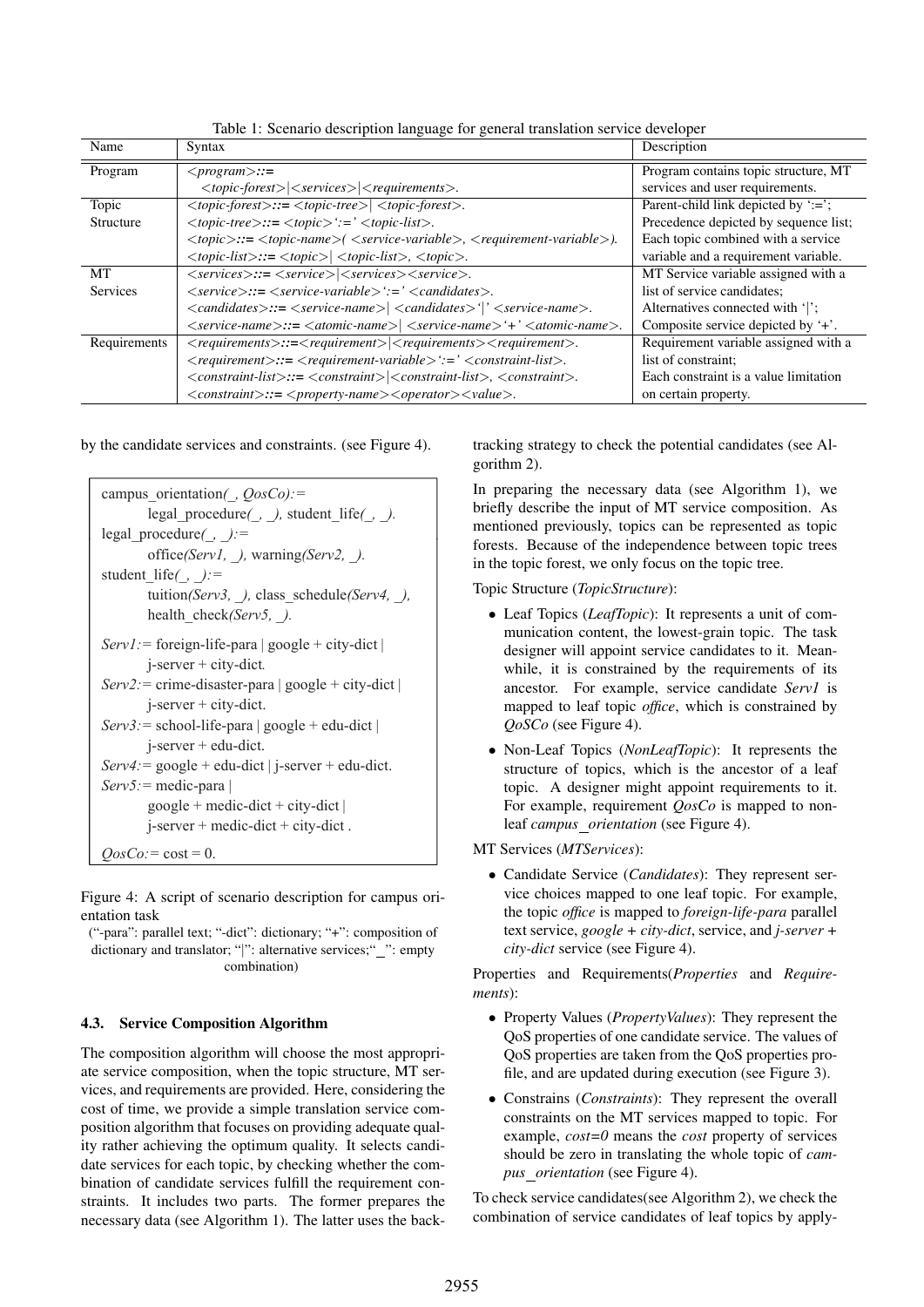Algorithm 1: Service-Composition (*TopicStructure, MT-Services, Properties, Requirements*)

Input: *TopicStructure*: the topic structure, including leaf topics and non-leaf topics;

*MTServices*: a set of candidate MT services mapped to the leaf topics;

*Properties*: the QoS properties of all the candidates services;

- *Requirements*: the constraints on all the non-leaf topics; 1 /\* prepare leaf topic related data\*/
- 2 *LeafTopic*  $\leftarrow$  {*leaf-topic* | the leaf topic belongs to *TopicStructure*} ;
- <sup>3</sup> foreach *LeafTopic[i]* do
- <sup>4</sup> *Candidates[i]* ← {*candidate* | the candidate mapped to *LeafTopic[i]* in  $MTServices$  ;
- <sup>5</sup> foreach *Candidates[i][j]* ∈ *Candidates[i]* do
- 6 **PropertyValues**[i][j]  $\leftarrow$  {*property-value* | the property value of *Candidates[i][j]* service in *Properties*} ;
- 7 /\* prepare non-leaf topic related data\*/
- 8 *NonLeafTopic*  $\leftarrow$  {*non-leaf-topic* | the non-leaf topic belongs to *TopicStructure*} ;
- <sup>9</sup> foreach *NonLeafTopic[i]* do
- 10 *Constraints[i]*  $\leftarrow$  {*constraint* | the constraint in *Requirements* mapped to *NonLeafTopic[i]*} ;
- <sup>11</sup> /\* check potential solution by backtracking strategy \*/
- 12 *Solution*  $\leftarrow \emptyset$ ; *HasChecked*  $\leftarrow \emptyset$ ; *i*  $\leftarrow 0$ ;
- <sup>13</sup> /\* call backtracking check, and return solution \*/
- <sup>14</sup> *Solution* ← Candidate-Check (*i, HasChecked, Solution, LeafTopic, Candidates, PropertyValues, NonLeafTopic,Constraints*);
- <sup>15</sup> return *Solution*;

ing the backtracking strategy. A record of visit topic (*i*) and candidates (*HasChecked*) are used in backtracking. Whenever a candidate is selected as one solution (*Solution*),all the constraints will be checked (*Constraints*). If the constraints are satisfied, then the next candidate will be checked, otherwise, the visit record of current topic will be cleared, and the algorithm backtracks to last visited leaf topic.

#### 5. Case Study

We conduct a case study, Japanese-English campus orientation communication, analyze the increase in accuracy achieved and the in-domain resource usage. Accuracy is manually checked using the five-level score (5:All, 4:Most, 3:Much, 2:Little, 1:None) method from DARPA TIDES Project at University of Pennsylvania<sup>4</sup>. For the in-domain resource usage analysis, we analyze two in-domain resources, the dictionary and the parallel texts. We count the number of translated sentences in three situations: parallel text used, dictionary plus machine translator, and only machine translator used.

We analyze the translation accuracy of the sentences that a Japanese student sent to an English student in this ori-

4 http://projects.ldc.upenn.edu/tides/translation/transassess04.pdf

Algorithm 2: Candidate-Check (*i*,*HasChecked*,*Solution*, *LeafTopic*,*Candidates*,*PropertyValues*,*NonLeafTopic*, *Constraints*)

- 1 /\* if check all candidate service, return solution. \*/
- <sup>2</sup> if *i* > *length(LeafTopic)* then
- 3 **return** Solution;
- 4 /\* start from the unchecked candidate, until all candidate services of this topic. \*/
- $5 \text{ } j \leftarrow HasChecked[i] + 1;$

6 for  $; j <$  *length*(*Candidates[i]*);  $j++$  do

- 7 *HasChecked[i]*  $\leftarrow$  *j*;
- 8 / \* check all the requirements, appointed to the ancestor non-leaf topics \*/
- <sup>9</sup> foreach *Constraints[k]* do

| 10 | /* if solutions fulfill the related constraints */             |  |  |  |
|----|----------------------------------------------------------------|--|--|--|
| 11 | <b>if</b> LeafTopic[i] is offspring of NonLeafTopic[k]         |  |  |  |
|    | && PropertyValues[i][j] satisfy Constraints[k]                 |  |  |  |
|    | then                                                           |  |  |  |
| 12 | /* set current checked service as one service in               |  |  |  |
|    | solution. $*$ /                                                |  |  |  |
| 13 | $Solution[i] \leftarrow$ <i>Candidates[i][j]</i> ;             |  |  |  |
| 14 | /* check next topic. */                                        |  |  |  |
| 15 | <b>return</b> Candidate-Check $(i+1, HasChecked,$              |  |  |  |
|    | Solution, LeafTopic, Candidates,                               |  |  |  |
|    | PropertyValues, NonLeafTopic, Constraints);                    |  |  |  |
|    |                                                                |  |  |  |
|    | 16. If otherwise resetting checked record of current tonic and |  |  |  |

- \* otherwise, resetting checked record of current topic, and backtracking to last topic\*/
- 17  $HasChecked[i] \leftarrow 0$ ;
- <sup>18</sup> return Candidate-Check *(i-1, HasChecked, Solution, LeafTopic, Candidates, PropertyValues, NonLeafTopic,Constraints)*;

Table 2: Adequacy comparison between Google, J-Server and scenario based composite services

| Topic (number of sentences) | Adequacy |          |          |  |
|-----------------------------|----------|----------|----------|--|
|                             | Google   | J-Server | Scenario |  |
|                             |          |          | Based    |  |
| campus orientation (51)     | 2.8      | 2.9      | 3.8      |  |
| 1 legal procedure (22)      | 2.3      | 2.5      | 4.1      |  |
| 1) office $(14)$            | 2.4      | 2.7      | 4.2      |  |
| $2)$ warning $(8)$          | 2.1      | 2.4      | 4.1      |  |
| 2 student life (29)         | 3.0      | 3.1      | 3.6      |  |
| 1) tuition $(9)$            | 2.7      | 2.9      | 3.7      |  |
| $2)$ class schedule $(11)$  | 2.9      | 2.8      | 3.6      |  |
| $3)$ health check $(9)$     | 2.6      | 2.7      | 3.9      |  |

entation task. It represents the translation quality that the receiver perceived during the machine translation mediated communication. In the first place, the adequacy of translations provided by Google, J-Server, and scenario base composite service were manually assessed. The average score of sentences associated with one topic was used as the translation accuracy score of this topic (see Table 2). Obviously, scenario based composite service has better adequacy score for each topic. For example, the topic *office*, was expressed by 14 sentences, the average adequacy scores for the three translators are 2.4, 2.7 and 4.2 re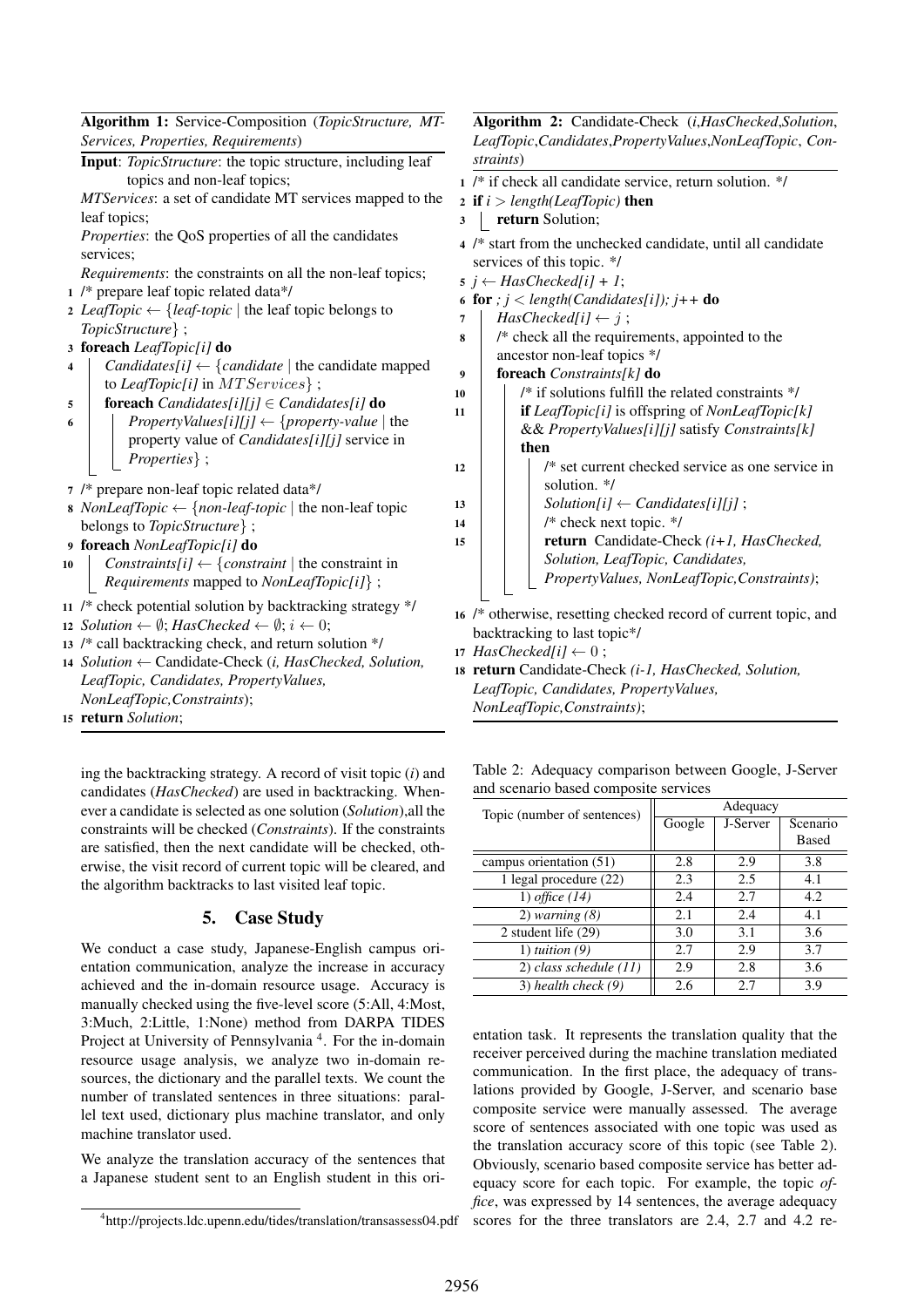spectively. A comparison of the adequacy of the original topic indicates that the scenario-based composite service has  $(3.8-2.9)/2.9=31.0\%$  better adequacy than J-Server.



Figure 5: Ratio of the number of sentences translated by *Parallel Text*, *Dictionary* and *Translator* services in each leaf topic

To determine the usage of in-domain resources, we counted the number of sentences translated byParallel Text, *Dictionary* and *Translator* in each leaf topic. The ratios of the number of sentences were determined (see Figure 5). The *Parallel Text* and *Dictionary* services, wrapped versions of in-domain resources, improved the translation accuracy. For example, in the topic *office*, the contribution of Parallel Text is obvious (see Figure 5), the scenario-based composite service has much higher adequacy than Google or J-Server (see Table 2).



Figure 6: An example of adequacy promotion by integrating *parallel text*, in the *warning* topic

#### •SOURCE

Sentence (from health check topic): 大学病院は、医学部構 内の東大路通側に存在し、病院構内と呼ばれている。

# •TRANSLATION

1. Google: University Hospital is present at the side of the campus through Higashioji School of Medicine, has been called the hospital campus.  $($  a dequacy: 2)

2. J-Server: A university hospital exists in the University of Tokyo Rotsu side of the medical school premises, and is called hospital premises. (adequacy: 2)

- 3. Scenario Based Translation
- 1) Candidate (medic-para): *NO RESULT*.

2) Candidate (google + medic-dict + city-dict): University Hospital, exist at the site of Higashioji street on the premises of Faculty of Medicine, has been called the hospital campus. (adequacy: 4)

3) Candidate (j-server + medic-dict + city-dict): A university hospital exists in the Higashioji street side of the medical school premises, and is called hospital premises. (adequacy: 4)

4) Candidate Selection: (google + medic-dict + city-dict), it is the first candidate satisfied.

Figure 7: An example of adequacy promotion by integrating *dictionary*, in the *health check* topic

Two concrete examples are described here, see Figure 6, Figure 7 for *warning* topic and *health check* topic respectively (see Figure 4). The former requires the use of *parallel text*. Here *crime-disaster-para* parallel text service provides the Japanese-English sentence pairs. The Japanese sender in orientation task can use it for communication, and the English sentence will be sent to the English receiver. Obviously, parallel texts have higher adequacy of than *Google* or *J-Server* outputs (see Figure 6). The latter shows how dictionary can raise the adequacy of translation. This is because the street name *Higashioji street* name is not one word for either *Google* or *J-Server* translation. If the *city-dict* is used, it will not be improperly cut, and the other sentence parts are not mistranslated. The results of multi-hop composition service demonstrate its superior adequacy compared to either *Google* composition or *J-Server* composition (see Figure 7).

Note that these topics are stored in the topic database. When planning another related communication task, we can easily find and reuse useful topics; for example, topic *office* in the "campus orientation" task can be used in other similar tasks like "school history introduction".

### 6. Conclusion

We have provided a simple configurable system in a task-oriented machine translation mediated communication, which realizes a light-weight approach to integrating in-domain resources for raising translation accuracy. Based on existing techniques (topic detection and QoS-based machine translation service selection and composition), we